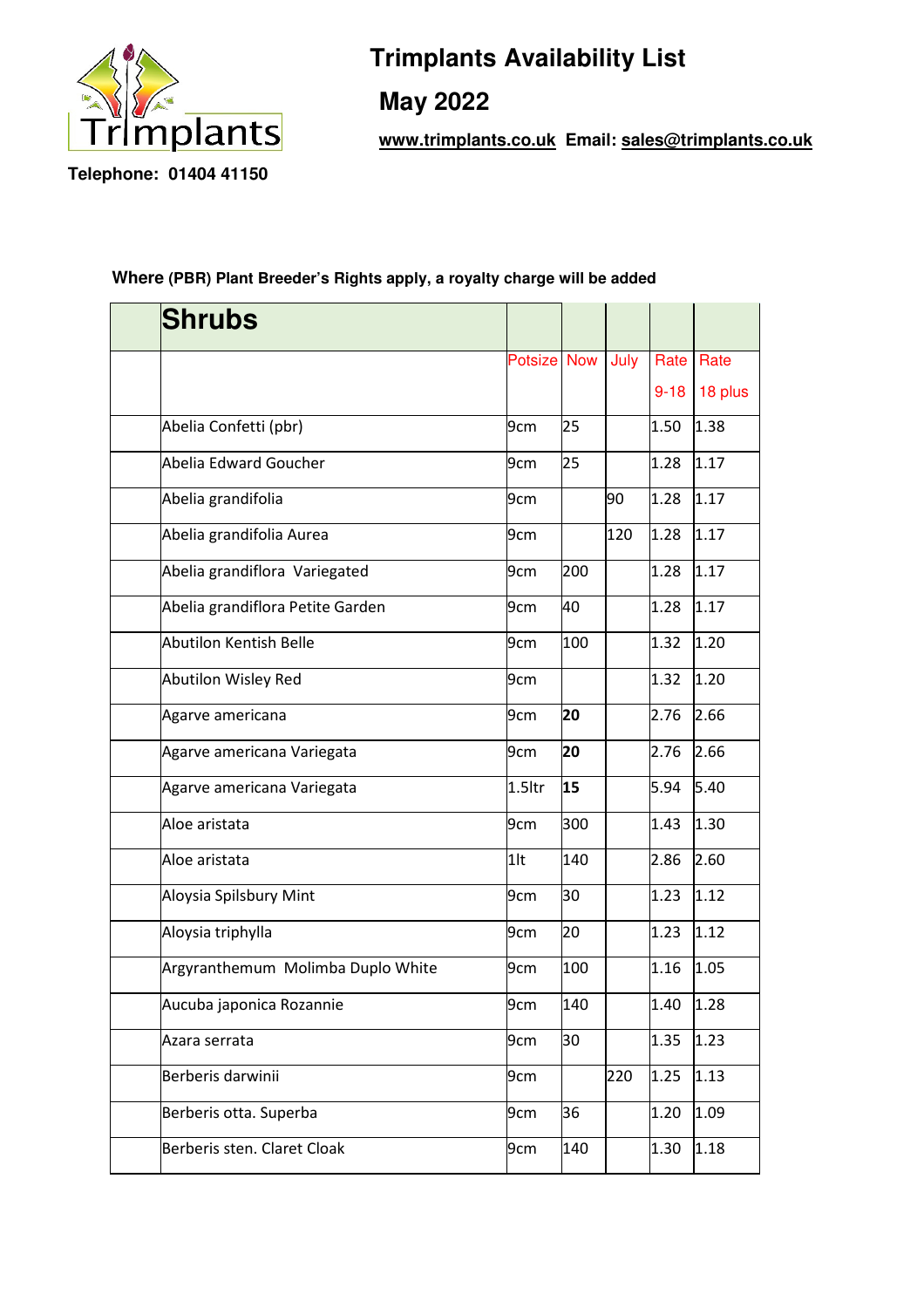| <b>Brachyglottis Sunshine</b>                         | 9cm         |     | 40  | 1.15       | 1.05 |
|-------------------------------------------------------|-------------|-----|-----|------------|------|
| Buddleja alternifolia                                 | 9cm         |     | 250 | 1.21       | 1.10 |
| <b>Buddleja Black Knight</b>                          | 9cm         | 20  |     | 1.18       | 1.08 |
| Buddleja Pink Delight                                 | 9cm         | 90  |     | 1.18       | 1.08 |
| Buxus semp. Slim Trim (more resistant to Blight)      | <b>TT12</b> | 100 |     | Xxx        | 1.20 |
| Buxus semp. Slim Trim (more resistant to Blight) TT14 |             | 200 |     | Xxx        | 1.88 |
| Buxus semp. Latifolia Maculata                        | TT12        | 60  |     | Xxx        | 1.35 |
| <b>Buxus sempervirens Nana</b>                        | 9cm         | 200 |     | 1.30       | 1.18 |
| <b>Buxus sempervirens Nana</b>                        | TT14        | 600 |     | <b>XXX</b> | 1.80 |
| <b>Buxus semp. Silver Magic</b>                       | 9cm         |     | 100 | 1.30       | 1.18 |
| <b>Buxus semp. Silver Magic</b>                       | $1$ lt      | 60  |     | 2.53       | 2.30 |
| Callicarpa bodinieri                                  | 9cm         | 40  |     | 1.27       | 1.15 |
| Callicarpa dichotoma Issai                            | 9cm         |     | 100 | 1.27       | 1.15 |
| Callistemon Profusion                                 | 9cm         |     | 60  | 1.27       | 1.15 |
| Callistemon rigidus                                   | 9cm         | 54  |     | 1.30       | 1.18 |
| Callistemon sieberi                                   | 9cm         | 150 |     | 1.30       | 1.18 |
| Camelia Donation                                      | TT12        | 200 |     | <b>XXX</b> | 1.30 |
| Caryopteris Dark Knight                               | 9cm         | 400 |     | 1.14       | 1.04 |
| Caryopteris Heavenly Blue                             | 9cm         | 30  |     | 1.14       | 1.04 |
| Caryopteris Sunshine                                  | 9cm         |     | 100 | 1.46       | 1.33 |
| Caryopteris Worcester Gold                            | 9cm         | 150 |     | 1.14       | 1.04 |
| Cestrum Rubrum                                        | 9cm         |     | 120 | 1.20       | 1.09 |
| Chaenomeles cathayensis                               | 9cm         | 80  |     | 1.21       | 1.10 |
| Chamaecyparis Minima Aurea                            | 9cm         | 40  |     | 1.34       | 1.22 |
| Chamaecyparis pis. Boulevard                          | 9cm         | 90  |     | 1.18       | 1.07 |
| Chamaecyparis pis. Sungold                            | 9cm         | 50  |     | 1.18       | 1.07 |
| Choisya ternata                                       | 9cm         | 90  | 90  | 1.23       | 1.12 |
| Cistus creticus                                       | 9cm         | 30  |     | 1.12       | 1.02 |
| Cistus decumbens                                      | 9cm         | 10  |     | 1.12       | 1.02 |
| <b>Cistus Sunset</b>                                  | 9cm         |     | 36  | 1.12       | 1.02 |
| Choisya ternata                                       | 9cm         | 90  | 90  | 1.23       | 1.12 |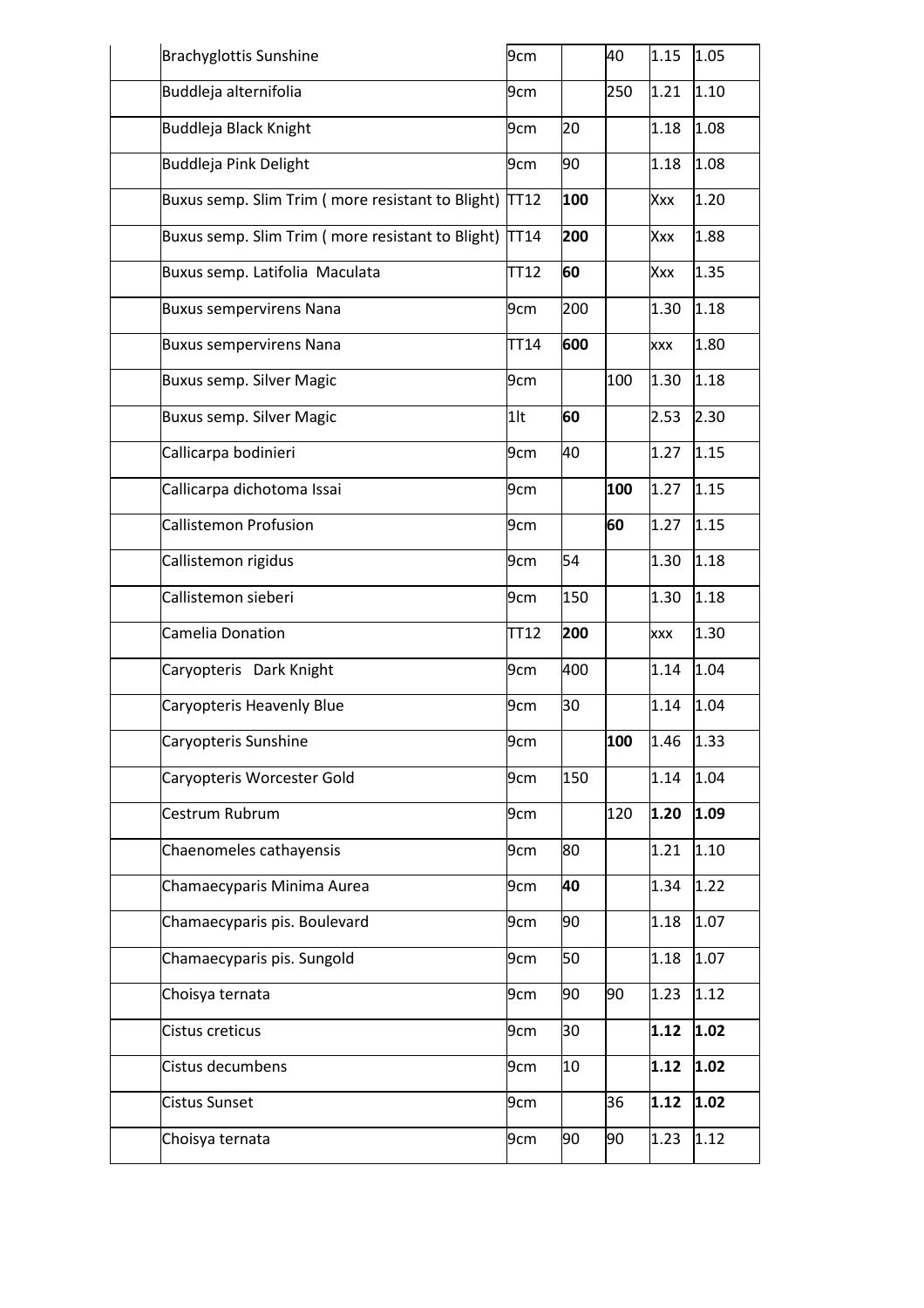| Clematis mon. Broughton Star        | 9cm  |     | 130 | 1.35 | 1.23 |
|-------------------------------------|------|-----|-----|------|------|
| Clematis mon. Marjorie              | 9cm  | 130 |     | 1.35 | 1.23 |
| Clematis mon. Spooneri              | 9cm  | 72  |     | 1.35 | 1.23 |
| Clematis serratifolia               | 9cm  | 200 |     | 1.35 | 1.23 |
| Clethera alnifolia                  | 9cm  |     | 40  | 1.18 | 1.07 |
| Coprossma Beatons Gold              | 1ltr | 18  |     | 2.53 | 2.30 |
| Coprosma Evening Glow               | 9cm  | 60  |     | 1.17 | 1.06 |
| Convolvulus cneorum                 | 9cm  | 250 |     | 1.30 | 1.18 |
| Corokia cotoneaster                 | 9cm  |     | 400 | 1.36 | 1.23 |
| Corokia x virgta Frosted Chocolate  | 9cm  | 54  | 230 | 1.23 | 1.12 |
| Corokia x virgata Red Wonder        | 9cm  | 220 |     | 1.23 | 1.12 |
| Corokia x virgata Sunsplash         | 9cm  |     | 90  | 1.23 | 1.12 |
| Correa backhouseana                 | 9cm  | 150 |     | 1.30 | 1.18 |
| Correa Peachy Cream                 | 9cm  |     | 70  | 1.30 | 1.18 |
| Cotoneaster dam. Eichholtz          | 9cm  | 300 |     | 1.14 | 1.04 |
| Cotoneaster hybridus Pendulus       | 9cm  | 400 |     | 1.14 | 1.04 |
| Cryptomeria japonica Golden Promise | 9cm  | 65  |     | 1.23 | 1.12 |
| Cryptomeria japonica Sekken-Sugi    | 9cm  | 60  |     | 1.57 | 1.43 |
| Cytisus Golden Cascade              | 9cm  | 25  |     | 1.08 | 0.98 |
| Cytisus kewensis Nikki              | 9cm  | 20  |     | 1.08 | 0.98 |
| Cytisus Lena                        | 9cm  | 200 |     | 1.08 | 0.98 |
| Drimys lanceolata                   | 9cm  |     | 300 | 1.41 | 1.28 |
| Elaeagnus ebbingei                  | 9cm  | 170 | 200 | 1.27 | 1.15 |
| Elaeagnus ebb. Coastal Gold         | 9cm  | 20  |     | 1.48 | 1.35 |
| Elaeagnus pun. Limelight            | 9cm  | 50  |     | 1.48 | 1.35 |
| <b>Escallonia Pink Elle</b>         | 9cm  | 60  |     | 1.36 | 1.23 |
| <b>Escallonia Red Elf</b>           | 9cm  | 60  |     | 1.14 | 1.04 |
| Euonymus europaeus 'Red Cascade'    | 9cm  | 120 |     | XXX  | 1.33 |
| Euonymus europaeus 'Red Cascade'    | TT14 |     |     | XXX  | 1.80 |
| Euonymus jap. Bravo                 | 9cm  | 70  | 200 | 1.14 | 1.04 |
| Euonymus jap. Duc d'Anjou           | 9cm  | 150 |     | 1.09 | 0.99 |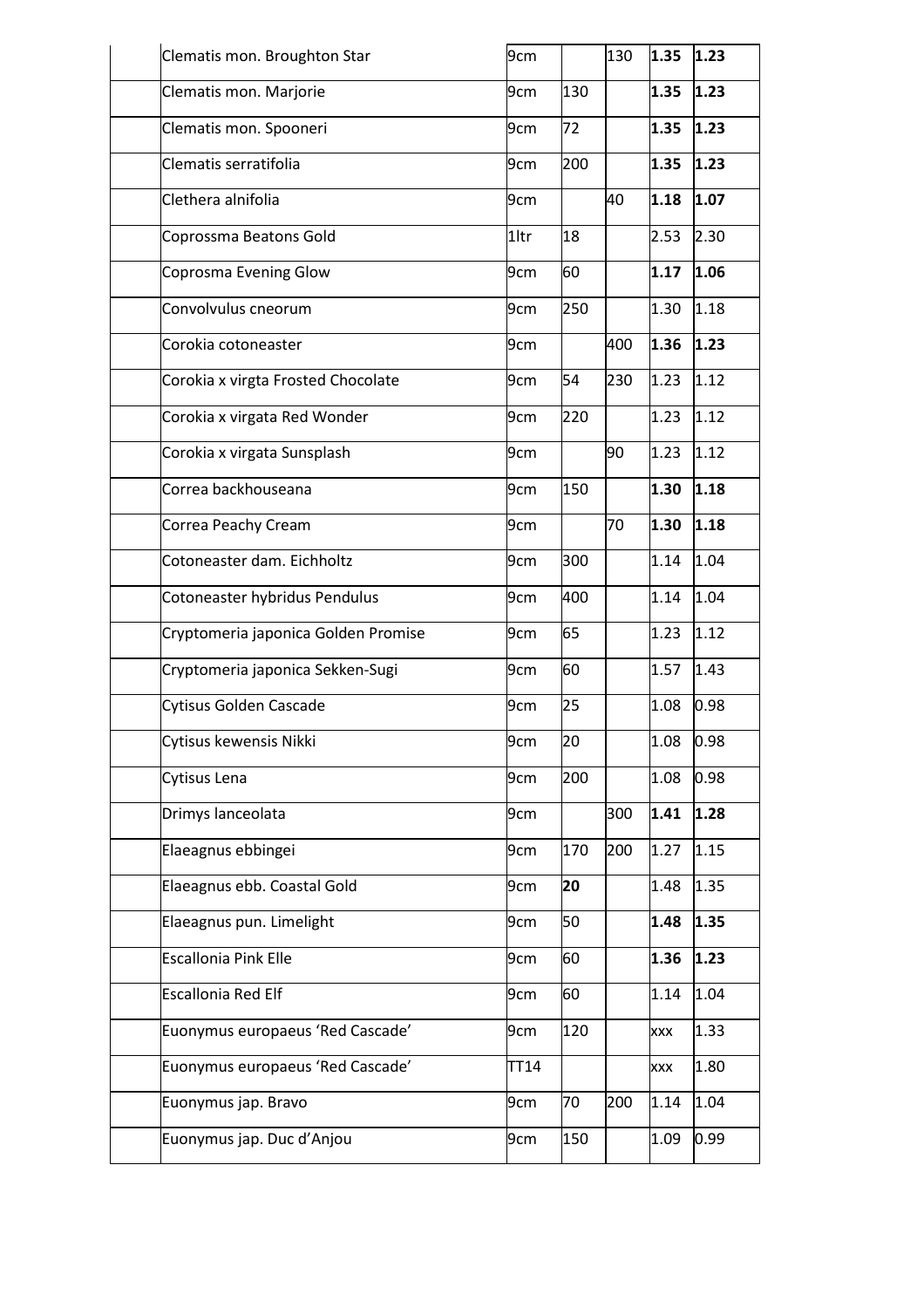| Euonymus jap. Duc d'Anjou             | <b>TT12</b> | 60   |     | xxx        | 1.20 |
|---------------------------------------|-------------|------|-----|------------|------|
| Euonymus jap. Emerald Gaiety          | 9cm         |      | 100 | 1.09       | 0.99 |
| Euonymus jap. Green Rocket            | 9cm         | 80   |     | 1.09       | 0.99 |
| Euonymus jap. Marieke                 | 9cm         | 30   |     | 1.09       | 0.99 |
| Euonymus jap. Mirophyllus Pullchellus | 9cm         | 90   |     | 1.09       | 0.99 |
| Euonymus jap. Silver Queen            | 9cm         | 140  | 36  | 1.09       | 0.99 |
| Euonymus Sunspot                      | 9cm         | 25   |     | 1.09       | 0.99 |
| Ficus Brown Turkey                    | 9cm         |      | 36  | 1.87       | 1.70 |
| Ficus Goutte D'Or                     | 9cm         |      | 36  | 1.87       | 1.70 |
| Ficus Rouge De Bordeaux               | 9cm         | 450  |     | 1.87       | 1.70 |
| Grevillea Jenkinsii                   | 9cm         | 18   |     | 1.43       | 1.30 |
| Griselinia littiolaris                | 9cm         | 300  |     | 1.29       | 1.17 |
| Griselinia littiolaris                | TT10        | 1500 |     | <b>XXX</b> | 1.10 |
| Griselinia litt. Green Jewel          | 9cm         | 40   |     | 1.30       | 1.19 |
| Griselinia litt. Green Jewel          | 1ltr        | 60   |     | 2.53       | 2.30 |
| Griselinia litt. Variegata            | 9cm         | 72   | 30  | 1.30       | 1.19 |
| Hebe alb. Red Edge                    | 9cm         | 200  |     | 1.07       | 0.97 |
| Hebe Sutherlandii                     | 9cm         |      | 100 | 1.07       | 0.97 |
| Hedera Gloire de Marengo              | 9cm         | 72   |     | 1.20       | 1.09 |
| Hydrangea cordifolia                  | 9cm         | 20   |     | 1.35       | 1.23 |
| Hydrangea mac. Ayesha                 | 9cm         | 210  |     | 1.12       | 1.02 |
| Hydrangea mac. Lanarth White          | 9cm         |      | 90  | 1.12       | 1.02 |
| Hydrangea Masja                       | 9cm         |      | 40  | 1.12       | 1.02 |
| Hydrangea Tardiva                     | 9cm         | 36   |     | 1.12       | 1.02 |
| Hypericum kouytchense                 | 9cm         | 40   |     | 1.12       | 1.02 |
| Ilex aquifolium (Female)              | 9cm         |      | 140 | 1.39       | 1.26 |
| Ilex aqu. Dragon Lady                 | 9cm         | 40   |     | 1.42       | 1.29 |
| Ilex aqu. Myrtifolia                  | 9cm         | 36   |     | 1.42       | 1.29 |
| Ilex aqu. Myrtifolia Aurea Maculata   | 9cm         | 30   | 90  | 1.42       | 1.29 |
| <b>Ilex Chestnut Leaf</b>             | 9cm         | 30   |     | 1.62       | 1.47 |
| Ilex ferox Argentea                   | 9cm         | 18   |     | 1.46       | 1.33 |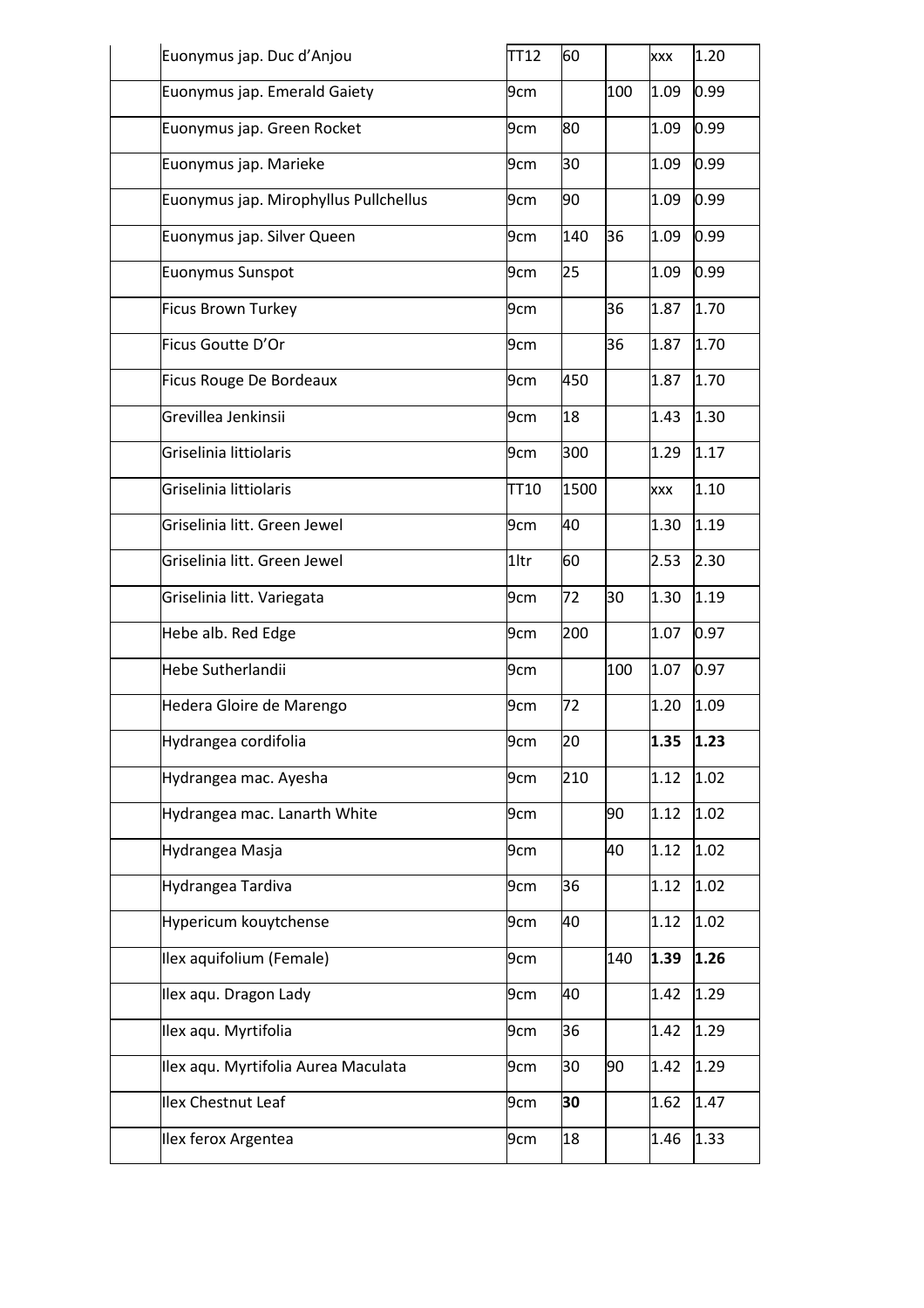| llex mes. Blue Princess                     | 9cm  | 200 |     | 1.46       | 1.33 |
|---------------------------------------------|------|-----|-----|------------|------|
| Jacobina pauciflora                         | 9cm  | 600 |     | 1.19       | 1.08 |
| Jasminum beeianum                           | 9cm  | 600 |     | 1.19       | 1.08 |
| Jasminium humile Revolutum                  | 9cm  |     | 400 | 1.24       | 1.13 |
| Jasminium nudifolium                        | 9cm  | 180 |     | 1.19       | 1.08 |
| Jasminium officinale                        | 9cm  |     | 100 | 1.19       | 1.08 |
| Jasminium officinale Affine                 | 9cm  |     | 100 | 1.19       | 1.08 |
| Jasminium officnale Aureum                  | 9cm  | 100 |     | 1.19       | 1.08 |
| Jasminium officinale Clotted Cream (pbr)    | 9cm  | 36  | 200 | 1.35       | 1.23 |
| Jasminium officinale Inverleith             | 9cm  |     | 200 | 1.19       | 1.08 |
| Jasminium officinale Sunbeam<br>$($ pbr $)$ | 9cm  | 320 |     | 1.38       | 1.25 |
| Jasminium stephanense                       | 9cm  |     | 300 | 1.19       | 1.08 |
| Juniperus x media Old Gold                  | 9cm  | 30  |     | 1.19       | 1.08 |
| Juniperus squamata. 'Blue Star'             | 9cm  | 340 |     | 1.28       | 1.16 |
| Juniperus squamata .'Dream Joy'             | 9cm  | 30  |     | 1.23       | 1.12 |
| Kolwitzia Pink Cloud                        | 9cm  |     | 50  | 1.23       | 1.12 |
| Laurus nobilis                              | 9cm  | 400 |     | 1.25       | 1.14 |
| Laurus nobilis                              | TT10 | 400 |     | <b>XXX</b> | 1.00 |
| Laurus nob. Aureum                          | 9cm  | 60  |     | 1.25       | 1.14 |
| Lavandula Edelweiss White                   | 9cm  | 25  |     | 1.08       | 0.98 |
| Lavandula ang. Hidcote                      | 9cm  | 110 |     | 1.08       | 0.98 |
| Lavandula ang. Imperial Gem                 | 9cm  | 350 |     | 1.08       | 0.98 |
| Lavandula ang. Munstead                     | 9cm  | 380 |     | 1.08       | 0.98 |
| Lavandula Grappenhall                       | 9cm  | 170 |     | 1.08       | 0.98 |
| Lavatera Barnsley Baby                      | 9cm  |     | 110 | 1.12       | 1.02 |
| Lavatera Bredon Springs                     | 9cm  |     | 40  | 1.12       | 1.02 |
| Leptospermum Havering Hardy                 | 9cm  | 110 |     | 1.36       | 1.24 |
| Leptospermum Kiwi                           | 9cm  | 200 |     | 1.36       | 1.24 |
| Leptospermum polygalifoila                  | 9cm  |     | 200 | 1.36       | 1.24 |
| Ligustrum Variegata                         | 9cm  | 100 |     | 1.32       | 1.20 |
| Ligustrum lucidum                           | 9cm  | 72  |     | 1.17       | 1.06 |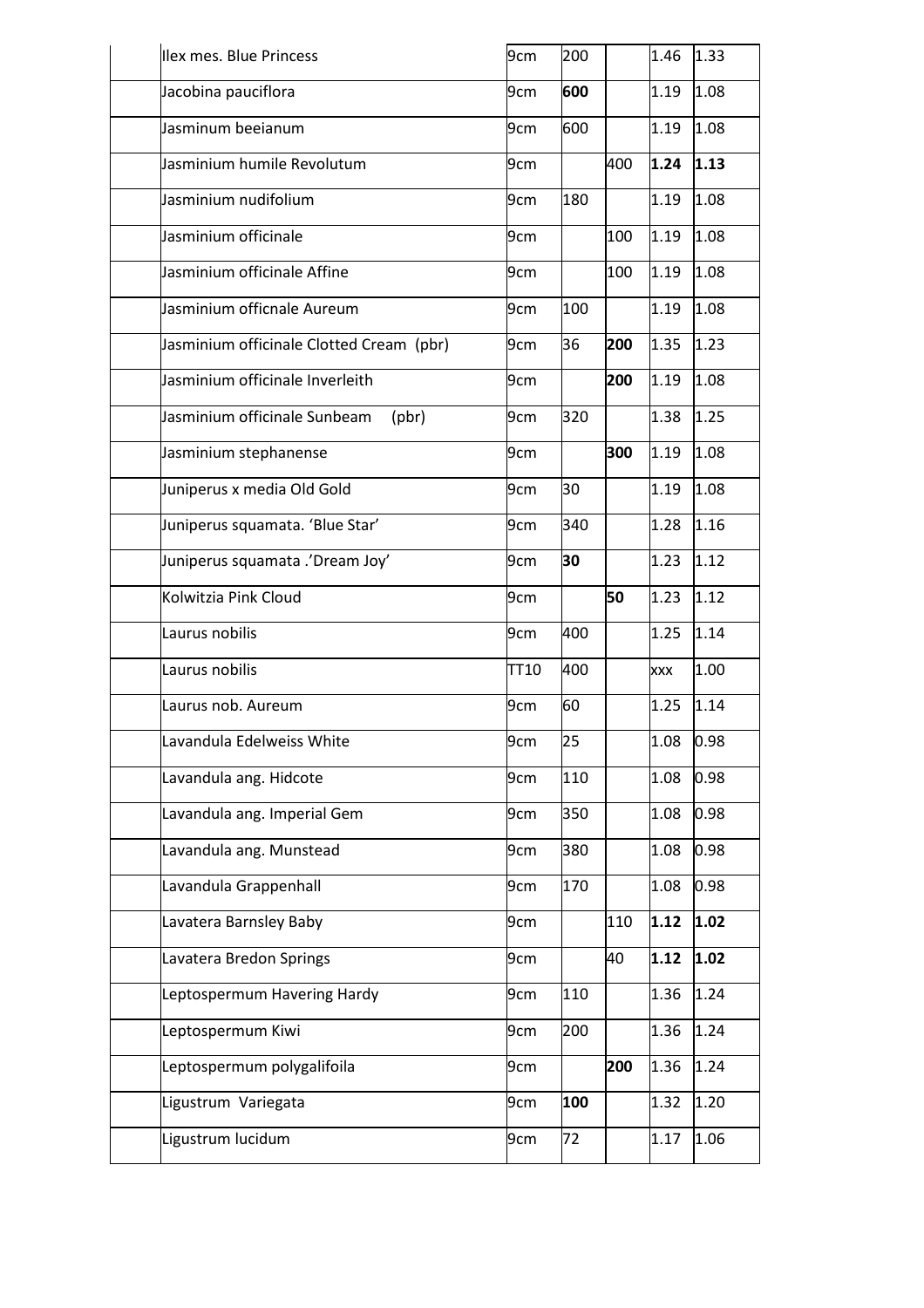| Ligustrum ovalifolium                        | 9cm  | 130  |     | Xxx        | 0.98 |
|----------------------------------------------|------|------|-----|------------|------|
| Ligustrum x vicaryi                          | 9cm  | 110  |     | 1.09       | 0.99 |
| Ligustrum japonica Rotundifolium             | 9cm  | 350  |     | 1.17       | 1.06 |
| Ligustrum ovi, Lemon and Lime (PBR)          | 9cm  |      | 200 | 1.21       | 1.10 |
| Lonicera Dropmore Scarlet                    | 9cm  |      | 200 | 1.08       | 0.98 |
| Lonicera fragrantissima                      | 9cm  |      | 100 | 1.10       | 1.00 |
| Lonicera henryi Dark Leaf Form               | 9cm  | 200  |     | 1.32       | 1.20 |
| Lonicera jap. Halls Prolific                 | 9cm  |      | 60  | 1.08       | 0.98 |
| Lonicera nitida 'Ernest Wilson'              | 9cm  | 250  |     | 1.08       | 0.98 |
| Lonicera nitida Baggerson's Gold             | 9cm  | 140  |     | 1.08       | 0.98 |
| Lonicera nitida Lemon Beauty                 | 9cm  | 80   |     | 1.08       | 0.98 |
| Lonicera nitida Lemon Beauty                 | TT14 | 220  |     | Xxx        | 1.25 |
| Lonicera nitida Maigrun (May Green)          | TT10 | 1000 |     | <b>XXX</b> | 0.88 |
| Lonicera nitida Maigrun (May Green)          | 9cm  | 190  |     | 1.08       | 0.98 |
| Lonicera nitida Maigrun (May Green)          | 2ltr | 40   |     | 3.30       | 3.00 |
| Lonicera nitida Red Tips                     | 9cm  | 72   |     | 1.24       | 1.13 |
| Lonicera nitida Twiggy                       | 9cm  | 120  | 450 | 1.08       | 0.98 |
| Lonicera peri. Graham Thomas                 | 9cm  | 25   |     | 1.08       | 0.98 |
| Lonicera pileata                             | 9cm  | 140  |     | 1.08       | 0.98 |
| Lonicera pileata Loughgall Evergreen         | 9cm  | 40   |     | 1.08       | 0.98 |
| Lonicera syringantha                         | 9cm  |      | 40  | 1.10       | 1.00 |
| Lonicera tellmanniana                        | 9cm  | 80   |     | 1.08       | 0.98 |
| Mahonia Charity                              | 9cm  | 200  | 120 | 1.60       | 1.45 |
| Mentha suaveolens Variegata (Pineapple Mint) | 9cm  | 40   |     | 0.97       | 0.88 |
| Mentha spicata                               | 9cm  | 100  |     | 0.97       | 0.88 |
| Nandina dom.Firepower                        | 9cm  | 120  |     | 1.92       | 1.75 |
| Olearia traversii                            | 9cm  | 120  | 220 | 1.14       | 1.04 |
| Osmanthus delavayi                           | 9cm  |      | 140 | 1.37       | 1.25 |
| Osmanthus het. Aureomarginatus               | 9cm  | 40   | 20  | 1.37       | 1.25 |
| Osmanthus het. Goshiki                       | 9cm  | 220  |     | 1.37       | 1.25 |
| Osmanthus het. Goshiki                       | TT10 | 600  |     | Xxx        | 0.95 |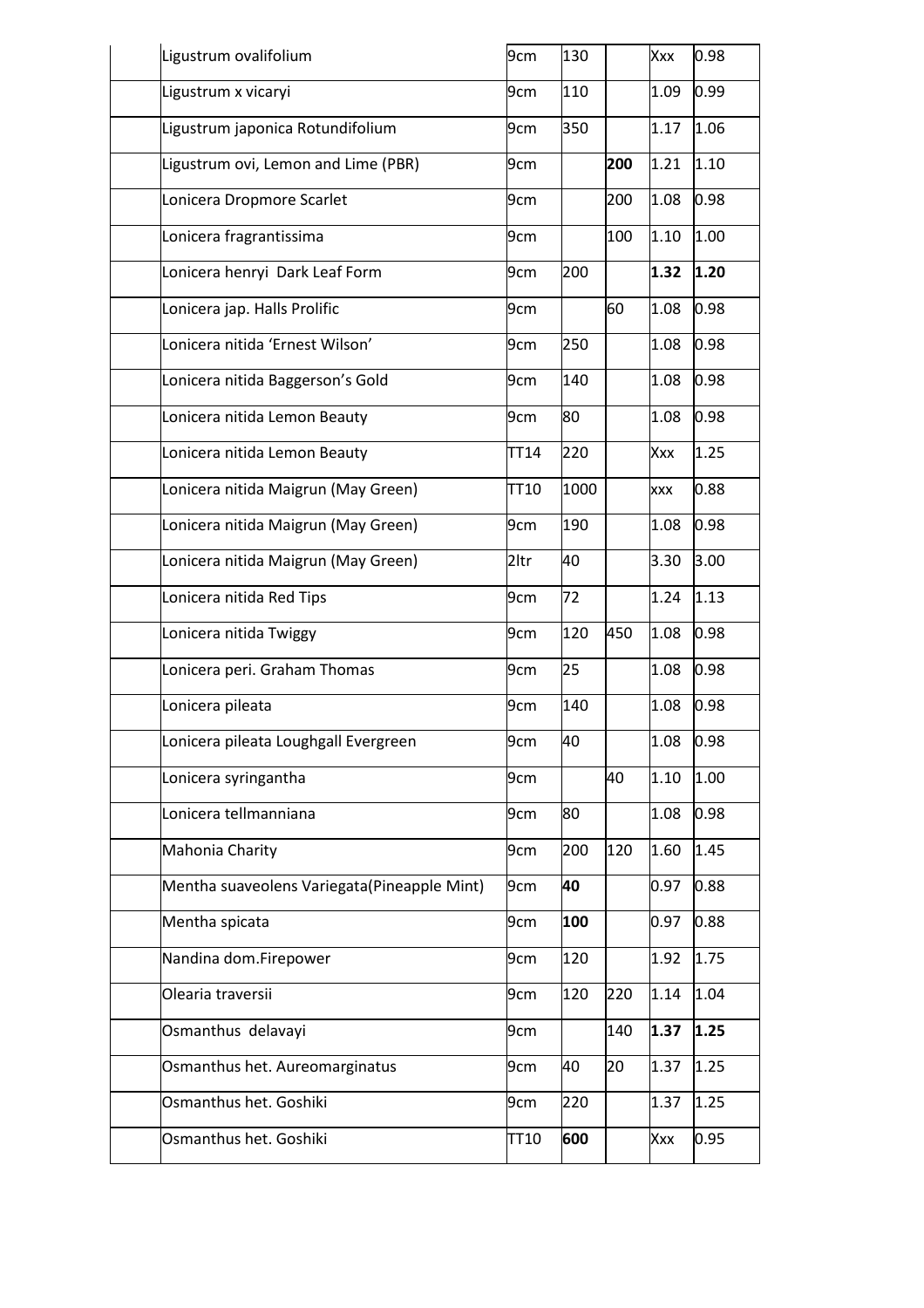| Osmanthus het. Purpurea             | 9cm  | 150 |     | 1.37         | 1.25 |
|-------------------------------------|------|-----|-----|--------------|------|
| Pachysandra terminalis              | 9cm  |     | 72  | 1.09         | 0.99 |
| Pachysandra ter. Variegata          | 9cm  | 100 |     | 1.09         | 0.99 |
| Parthenocissus henryana             | 9cm  |     | 100 | 1.10         | 1.00 |
| Passiflora caerula                  | 9cm  | 100 |     | 1.12         | 1.02 |
| Passiflora caerula Constance Elliot | 9cm  | 150 |     | 1.12         | 1.02 |
| Penstemon Pink Endurance            | 9cm  | 130 |     | 1.07         | 0.97 |
| Photinia Little Red Robin           | 9cm  | 240 |     | 1.32         | 1.30 |
| Photinia Louise                     | 9cm  | 60  |     | 1.70         | 1.55 |
| Picea glauca Albertina Conica       | 9cm  | 18  |     | 1.41         | 1.28 |
| Picea glauca J.W.Daisy's White      | 9cm  | 20  |     | 1.41         | 1.28 |
| Pieris jap. Little Heath Green      | 9cm  |     | 40  | 1.43         | 1.30 |
| Pittosporum eugenoides Variegata    | 9cm  | 70  |     | 1.57         | 1.41 |
| Pittosporum ten. Tandara Gold       | 9cm  | 50  |     | 1.57         | 1.41 |
| Pittosporum ten. Tom Thumb          | 9cm  | 36  |     | 1.57         | 1.41 |
| Pittosporum ten. Trim's Hedger      | 9cm  | 200 |     | 1.57         | 1.41 |
| Potentilla Gold Finger              | 9cm  | 20  |     | 1.08         | 0.98 |
| Potentilla Tangerine                | 9cm  | 90  |     | 1.08         | 0.98 |
| Prunus Castle Wellen                | 9cm  | 30  |     | 1.23         | 1.12 |
| Prunus laurocerasus                 | 9cm  | 20  |     | 1.18         | 1.07 |
| Prunus lusitanica                   | 9cm  | 20  |     | 1.23         | 1.12 |
| Prunus Otto Luyken                  | 9cm  | 18  | 36  | $1.123$ 1.12 |      |
| Pyracantha Orange Glow              | 9cm  | 170 | 500 | 1.18         | 1.08 |
| Pyracantha Red Column               | 9cm  | 170 |     | 1.18         | 1.08 |
| Pyracantha Variegata                | 9cm  | 20  |     | 1.18         | 1.08 |
| Ribes laurifolium                   | 9cm  | 150 |     | 1.24         | 1.13 |
| Rosa Felicia                        | 9cm  | 200 |     | 1.56         | 1.42 |
| Rosa Francois Juranville            | 9cm  | 50  |     | Xxx          | 1.13 |
| Rosmarinus off. Capri               | 9cm  | 200 |     | 1.13         | 1.03 |
| Rosmarinus off. Miss Jessop         | 9cm  | 220 |     | 1.13         | 1.03 |
| Rosmarinus off. Prostrata           | 1ltr | 20  |     | 2.42         | 2.20 |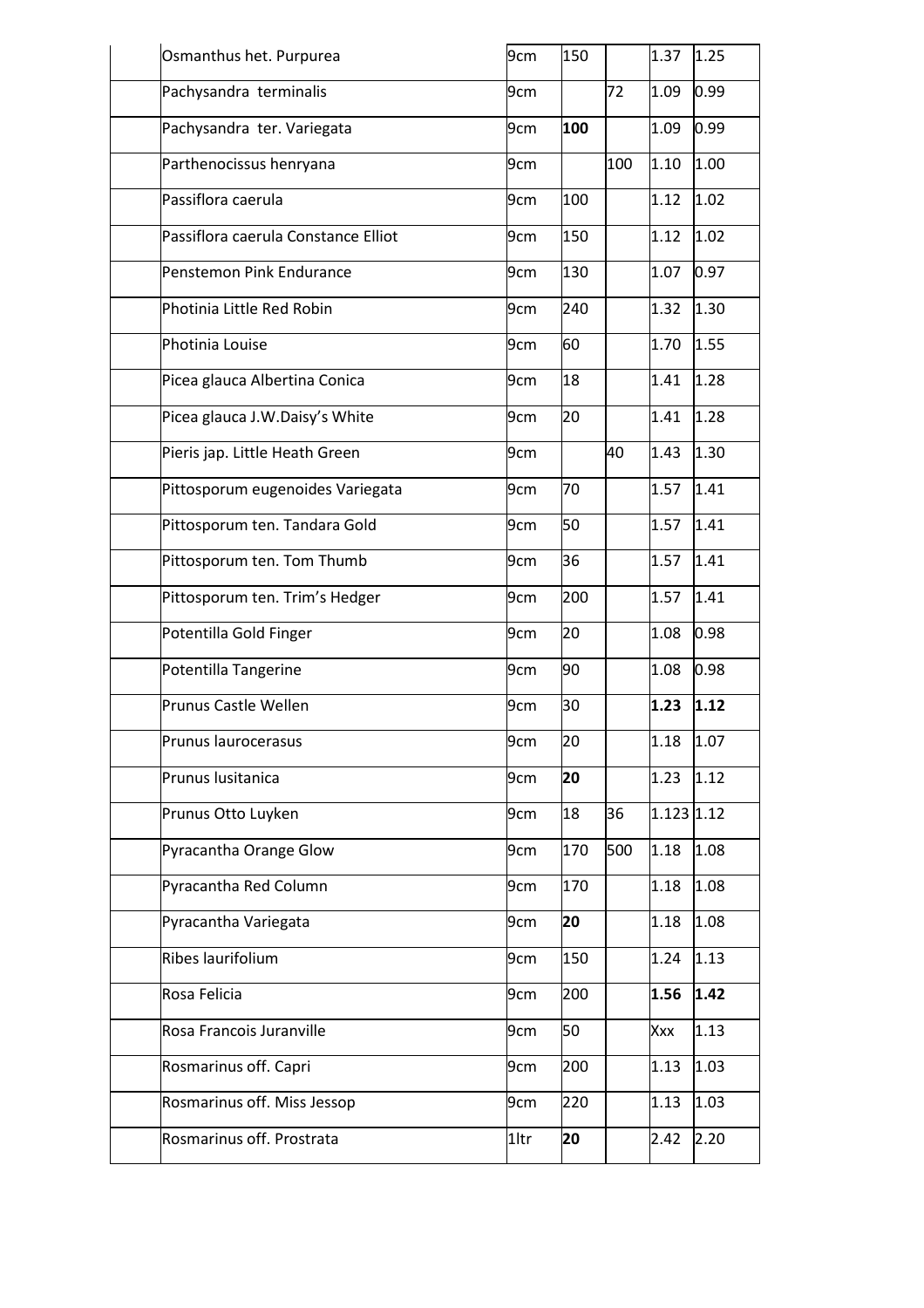| Rosmarinus off. Tuscan Blue       | 9cm    | 20  |     | 1.13 | 1.03 |
|-----------------------------------|--------|-----|-----|------|------|
| Ruta graveolens Variegata         | 9cm    | 40  |     | 1.13 | 1.03 |
| Sambucus nigra (Native Elder)     | $1$ lt | 40  | 100 | 2.40 | 2.30 |
| Sambucus nigra Thunder Cloud      | 9cm    |     | 100 | 1.50 | 1.36 |
| Sarcococca confusa                | 9cm    | 300 |     | 1.46 | 1.33 |
| Sarcococca confusa                | $1$ lt | 60  |     | 2.53 | 2.30 |
| Sarcococca humilis                | 9cm    | 100 | 200 | 1.52 | 1.38 |
| Sarcococca Purple Stem            | 9cm    |     | 250 | 1.60 | 1.45 |
| Skimmia jap. Female               | 9cm    |     | 100 | 1.41 | 1.28 |
| Skimmia laureola                  | 9cm    | 80  |     | 1.41 | 1.28 |
| Solanum laxum Album               | 9cm    |     | 150 | 1.15 | 1.05 |
| Spiraea Little Princess           | 9cm    | 200 |     | 1.08 | 0.98 |
| Syringa microphylla Tall plants   | TT14   | 100 |     | 1.60 | 1.46 |
| Tamerix tetandra                  | 9cm    | 400 |     | 1.23 | 1.12 |
| Taxus baccata Corley's Copper Tip | 9cm    | 200 |     | 1.32 | 1.20 |
| Taxus baccata Fastigata           | TT12   |     |     | Xxx  | 1.30 |
| Teucreum Compactum                | 9cm    |     | 54  | 1.27 | 1.16 |
| Thuja occ. Can Can                | 9cm    | 20  |     | 1.13 | 1.03 |
| Thuja occ.Holmstrup               | 9cm    | 36  |     | 1.13 | 1.03 |
| Thuja occ.Holmstrup               | $1$ lt | 20  |     | 2.30 | 2.20 |
| Thuja occ. Sunkist                | 9cm    | 72  |     | 1.13 | 1.03 |
| Thuja plicata Copper Kettle       | 9cm    | 50  |     | 1.13 | 1.03 |
| Trachelospermum jasminoides       | 9cm    | 100 |     | 1.57 | 1.43 |
| Trachelospermum Majus             | 9cm    |     | 200 | 1.57 | 1.43 |
| Trachycarpus fortunei             | 9cm    |     | 400 | 1.70 | 1.55 |
| Trichodiadema densum              | 9cm    |     | 200 | 1.09 | 0.99 |
| Ugni molinae                      | 9cm    | 120 | 200 | 1.30 | 1.18 |
| Ugni molinae Flambeau             | 9cm    | 320 |     | 1.30 | 1.18 |
| <b>Ulex Flora Plena</b>           | 9cm    |     | 130 | 1.21 | 1.10 |
| Viburnum Harryanaum               | 9cm    | 36  |     | 1.41 | 1.28 |
| Viburnum Hillerii                 | 9cm    | 140 |     | 1.41 | 1.28 |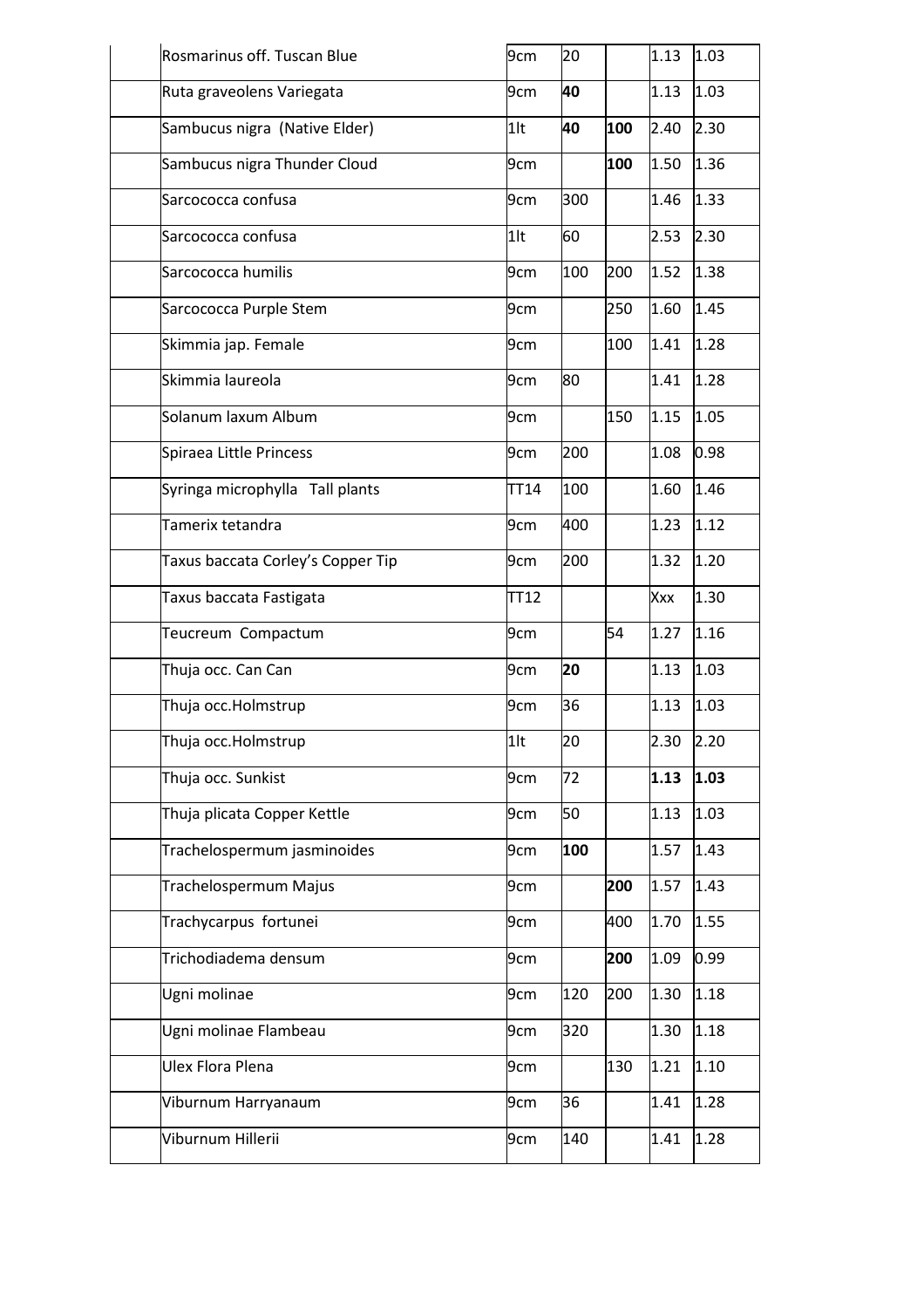| Viburnum tinus Eve Price                      | 9cm    | 500 |     | 1.30 | 1.18 |
|-----------------------------------------------|--------|-----|-----|------|------|
| Viburnum tinus Gwenllian                      | 9cm    | 100 | 300 | 1.30 | 1.18 |
| Vinca difformis Jenny Pym                     | 9cm    | 130 |     | 1.10 | 1.00 |
| Vinca major Variegata                         | 9cm    | 75  | 100 | 1.10 | 1.00 |
| Vinca minor Argenteovariegata                 | 9cm    | 45  |     | 1.10 | 1.00 |
| Vinca minor Ralph Shugert                     | 9cm    | 36  |     | 1.10 | 1.00 |
| Weigela Alexandra                             | 9cm    |     | 72  | 1.36 | 1.24 |
| <b>Herbaceous</b>                             |        |     |     |      |      |
| <b>Acanthus mollis</b>                        | 9cm    | 72  |     | 1.41 | 1.28 |
| <b>Acanthus mollis</b>                        | $1$ lt | 36  |     | 2.53 | 2.30 |
| Acanthus spinosa                              | 9cm    | 140 |     | 1.41 | 1.28 |
| Ajuga reptans Atropurpurea                    | 9cm    | 440 |     | 1.08 | 0.98 |
| Campanula Elizabeth                           | 9cm    | 150 |     | 1.50 | 1.36 |
| Erigeron Sea of Blossom                       | 9cm    | 580 |     | 1.13 | 1.03 |
| Freesia Joan Evans                            | 9cm    | 50  |     | 1.08 | 0.98 |
| Gerianum Brookside                            | 9cm    |     | 100 | 1.60 | 1.45 |
| Gerianum Dusky Crug                           | 9cm    | 40  |     | 1.60 | 1.45 |
| Hesperantha coc. Major (Schizostylis)         | 9cm    | 300 |     | 1.41 | 1.28 |
| Hesperantha coc. Oregon Sunset (Schizostylis) | 9cm    | 200 |     | 1.41 | 1.28 |
| Hesperantha coc. Oregon Sunset (Schizostylis) | 1ltr   | 24  |     | 2.60 | 2.36 |
| Hesperantha coc. Pink Princess (schizostylis) | 9cm    |     | 200 | 1.41 | 1.28 |
| Hesperantha coc. Sunrise (Schizostylis)       | 9cm    |     | 200 | 1.41 | 1.28 |
| Hosta Blue Angel                              | 9cm    |     | 100 | 1.71 | 1.55 |
| Hosta Carnival                                | 9cm    |     | 100 | 1.71 | 1.55 |
| Hosta Devon Blue                              | 9cm    |     | 100 | 1.71 | 1.55 |
| <b>Hosta First Frost</b>                      | 9cm    |     | 100 | 1.71 | 1.55 |
| Hosta France Williams                         | 9cm    |     | 150 | 1.65 | 1.50 |
| <b>Hosta Gold Standard</b>                    | 9cm    |     | 200 | 1.63 | 1.48 |
| Hosta Golden Tiara                            | 9cm    | 300 |     | 1.48 | 1.35 |
| <b>Hosta Golden Tiara</b>                     | TT12   | 300 |     | 1.22 | 1.11 |
| Hosta Haylcon                                 | 9cm    | 70  |     | 1.71 | 1.55 |
|                                               |        |     |     |      |      |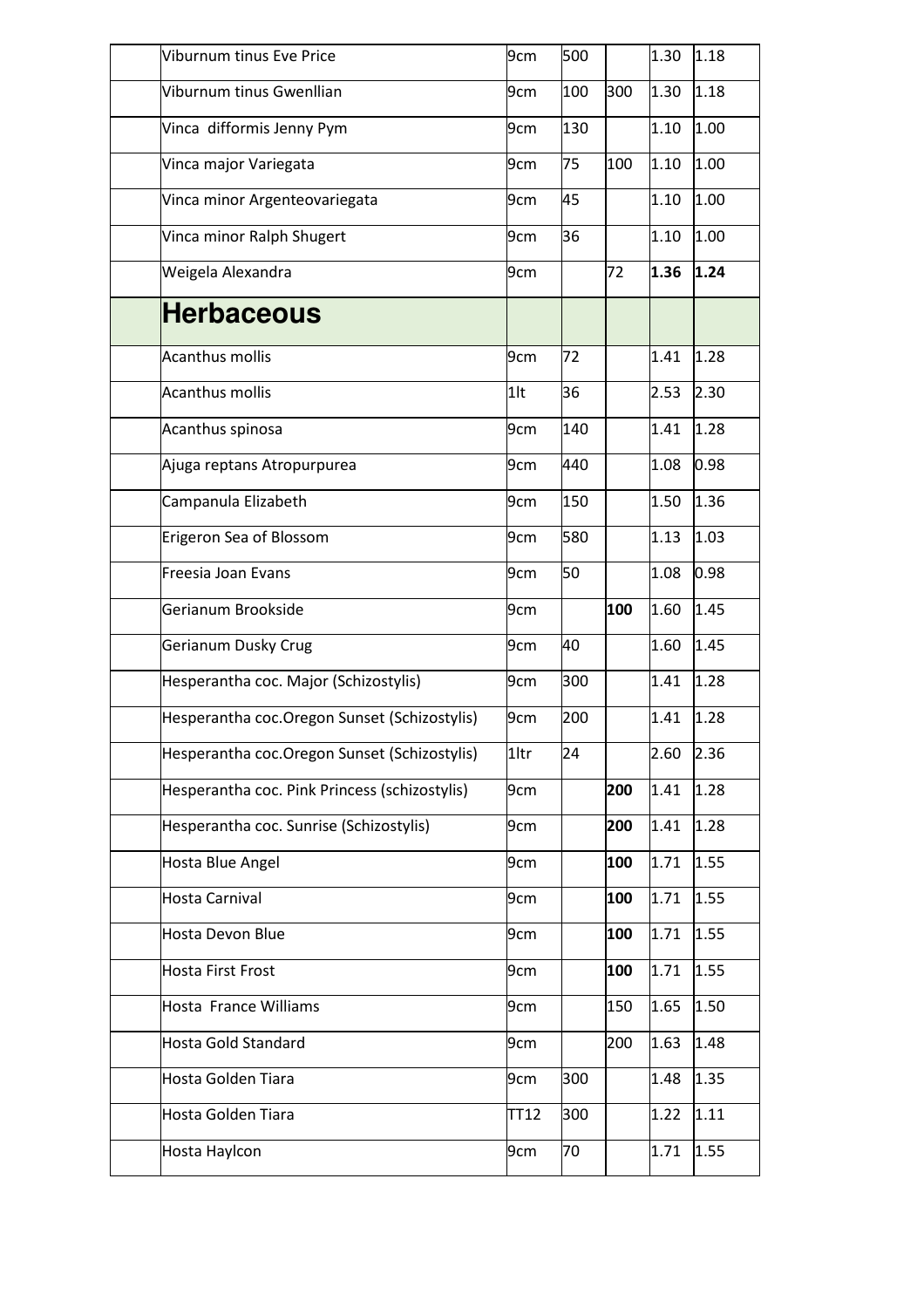| Hosta Lacy Belle                                        | 9cm  | 200 |     | 1.60       | 1.45 |
|---------------------------------------------------------|------|-----|-----|------------|------|
| Hosta Love Pat                                          | 9cm  |     | 100 | 1.71       | 1.55 |
| Hosta Mediovariegata                                    | 9cm  | 240 |     | 1.60       | 1.45 |
| Hosta One Man's Treasure                                | 9cm  |     | 100 | 1.71       | 1.55 |
| <b>Hosta Patriot</b>                                    | 9cm  |     | 100 | 1.71       | 1.55 |
| <b>Hosta Praying Hands</b>                              | 9cm  |     | 100 | 1.71       | 1.55 |
| <b>Hosta So Sweet</b>                                   | 9cm  |     | 20  | 1.71       | 1.55 |
| Iris sibirica Sparling Rose                             | 9cm  | 90  |     | 1.32       | 1.20 |
| Nepeta Six Hills Giant                                  | 9cm  | 150 |     | 1.08       | 0.98 |
| Pachysandra terminalis                                  | 9cm  |     | 54  | 1.07       | 0.97 |
| Pachysandra ter. Variegata                              | 9cm  | 200 |     | 1.07       | 0.97 |
| Polygonatum falcatum Variegata                          | 9cm  | 200 |     | 1.74       | 1.58 |
| Salvia uliginosa                                        | 9cm  | 18  |     | 1.09       | 0.99 |
| Sedum Bertram Anderson                                  | 9cm  |     | 30  | 1.28       | 1.16 |
| Sedum maximum Purpurea                                  | 9cm  | 130 |     | 1.28       | 1.16 |
| Stachys officanalis (betony Wild flower)                | 9cm  | 40  | 200 | 1.08       | 0.98 |
| Stachys officanalis (betony)                            | TT8  | 200 |     | Xxx        | 0.78 |
| Succisa pratensis (Devil's bit Scabious Wild<br>flower) | 9cm  | 90  |     | 1.07       | 0.97 |
| Zantedeschia Crowbrough                                 | 9cm  | 130 |     | 1.52       | 1.38 |
|                                                         |      |     |     |            |      |
| Grasses                                                 |      |     |     |            |      |
| Acorus gramineus.Ogon                                   | 9cm  | 250 |     | 1.16       | 1.05 |
| Acorus gramineus.Ogon                                   | TT8  |     |     | <b>XXX</b> | 0.84 |
| Callamagrostis Overdam                                  | 9cm  |     | 100 | 1.26       | 1.15 |
| <b>Carex Bronze Form</b>                                | 9cm  | 54  |     | 1.10       | 1.00 |
| Carex elata Bowles Golden                               | 9cm  |     | 100 | 1.60       | 1.45 |
| <b>Carex Frosted Curls</b>                              | 9cm  |     | 200 | 1.10       | 1.00 |
| <b>Carex Frosted Curls</b>                              | TT8  | 200 | O   | Xxx        | 0.80 |
| Carex morrowii Variegata                                | 9cm  | 60  |     | 1.21       | 1.10 |
| Carex oshimensis 'Evergold'                             | Plug | 500 |     | <b>XXX</b> | 0.79 |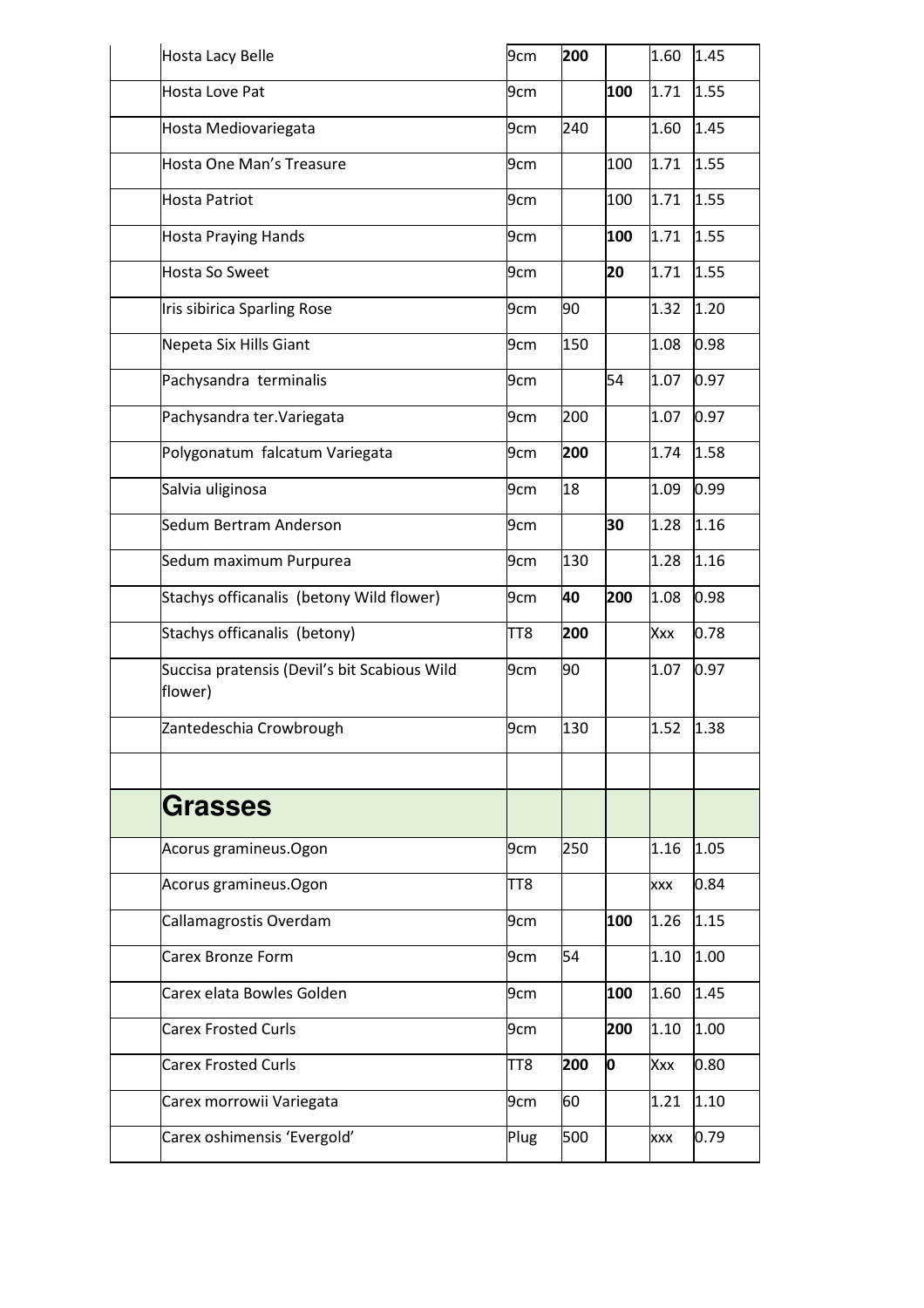| Carex oshimensis 'Evergold'      | 9cm  | 550 |     | 1.25 | 1.14 |
|----------------------------------|------|-----|-----|------|------|
| Carex testacea                   | 9cm  | 350 |     | 1.21 | 1.10 |
| Fargesia Rufa                    | 9cm  | 36  |     | 2.97 | 2.70 |
| Liriope muscari Big Blue         | 9cm  |     | 200 | 1.52 | 1.38 |
| Liriope muscari John Birch       | 9cm  | 140 |     | 1.60 | 1.45 |
| Liriope muscari Kindi Pink       | 9cm  | 350 |     | 1.52 | 1.38 |
| Liriope muscari Majestic         | 9cm  | 150 | 150 | 1.52 | 1.38 |
| Liriope muscari Royal Purple     | 9cm  | 120 | 200 | 1.52 | 1.38 |
| Liriope spicata                  | TT10 | 150 |     | xxxx | 1.20 |
| Miscanthus Yakushima Dwarf       | 9cm  | 150 |     | 1.76 | 1.60 |
| Ophiopogon japonicus             | 9cm  | 350 |     | 1.65 | 1.50 |
| Ophiopogon japonicas Nana        | 9cm  | 400 |     | 1.82 | 1.65 |
| Ophiopogon japonicas Nana        | TT12 | 300 |     | 1.82 | 1.65 |
| Ophiopogon japonicas Silver Mist | 9cm  | 100 | 200 | 1.87 | 1.70 |
| Ophiopogon plani. Nigrescens     | 9cm  | 480 |     | 1.87 | 1.70 |
| Semi-arundinaria Kimmei          | 9cm  | 90  |     | 2.86 | 2.60 |
| Stipa gigantea                   | 9cm  | 100 |     | 1.43 | 1.30 |
|                                  |      |     |     |      |      |

**If quantities are less than 9 in a variety it will attract a surcharge of 40%.** 

**Prices are subject to 20% VAT** 

**If you'd like more information about availablility of our various containers, please contact us directly.**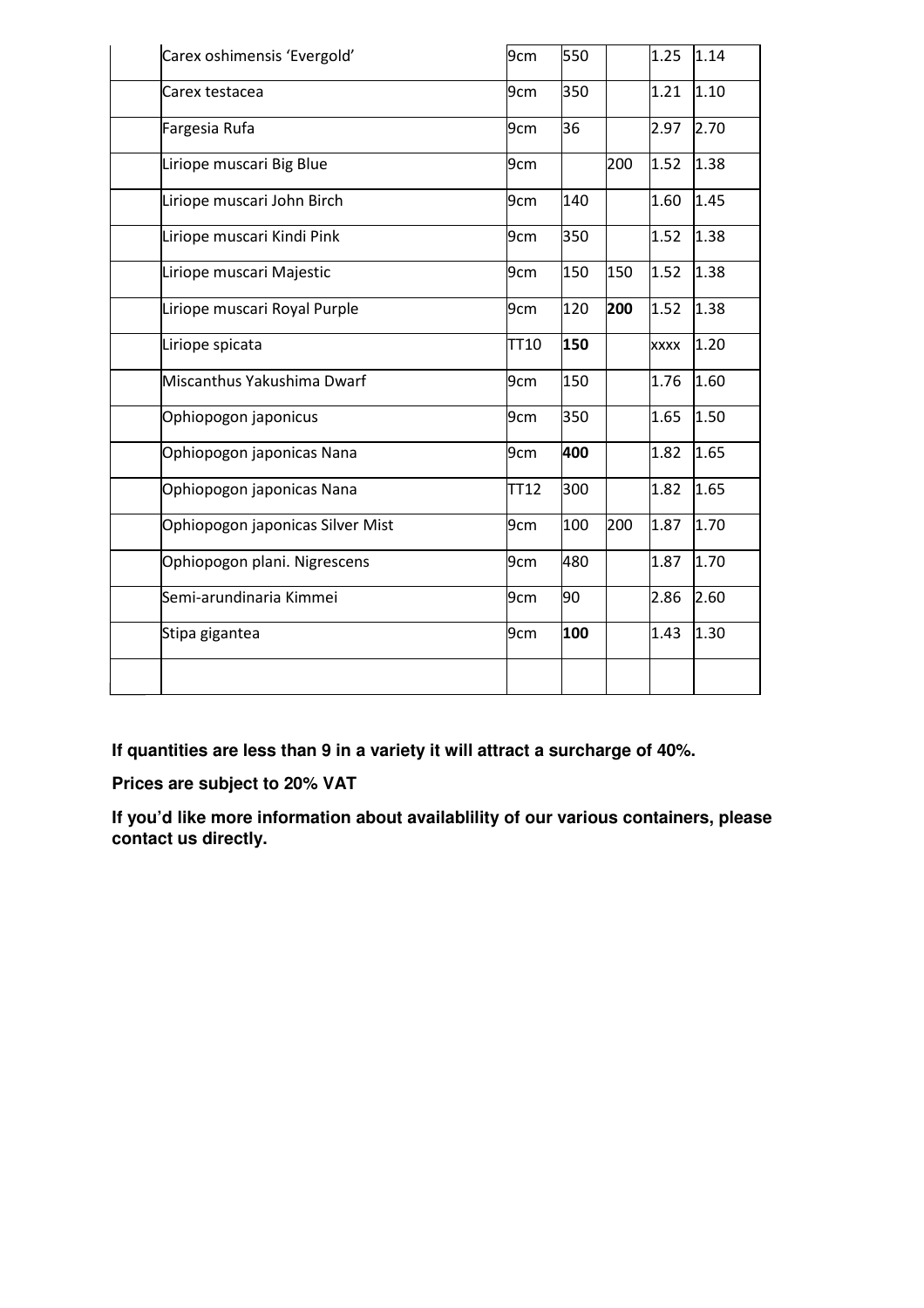

 **Telephone: 01404 41150** 



 **www.trimplants.co.uk Email: sales@trimplants.co.uk** 

## **Potfree & TrimTroFF Plants**

Helping To Reduce Plastic Waste in Our Industry!

## Details of Our Potfree Plants

Potfree TrimTroFF plants are grown in a pleated fabric across a tray. The plants develop their roots along the channel making use of all the available soil. The root branches naturally, often producing a more fibrous structure. The roots will penetrate the fabric and grow towards the bottom of the tray. When plants are removed from the tray and fabric the roots get pruned which helps with further establishment.

The root zone does not become compacted and bound together like plants grown in plugs or pots. Some plants such as Cytisus and Pittosporums have a real problem with root spiralling, this is prevented with the potfree system.

As these plants share the volume of compost within the channels, water, nutrients and bio flora are shared by each plant. Soil microbes are becoming of great interest to us; our Potfree system helps to encourage this activity. Plant nutrients and beneficial bacteria all go towards a healthier plant. In our more established trays we are seeing a steady build-up of composting worms which produce cast that are a great benefit to plants.